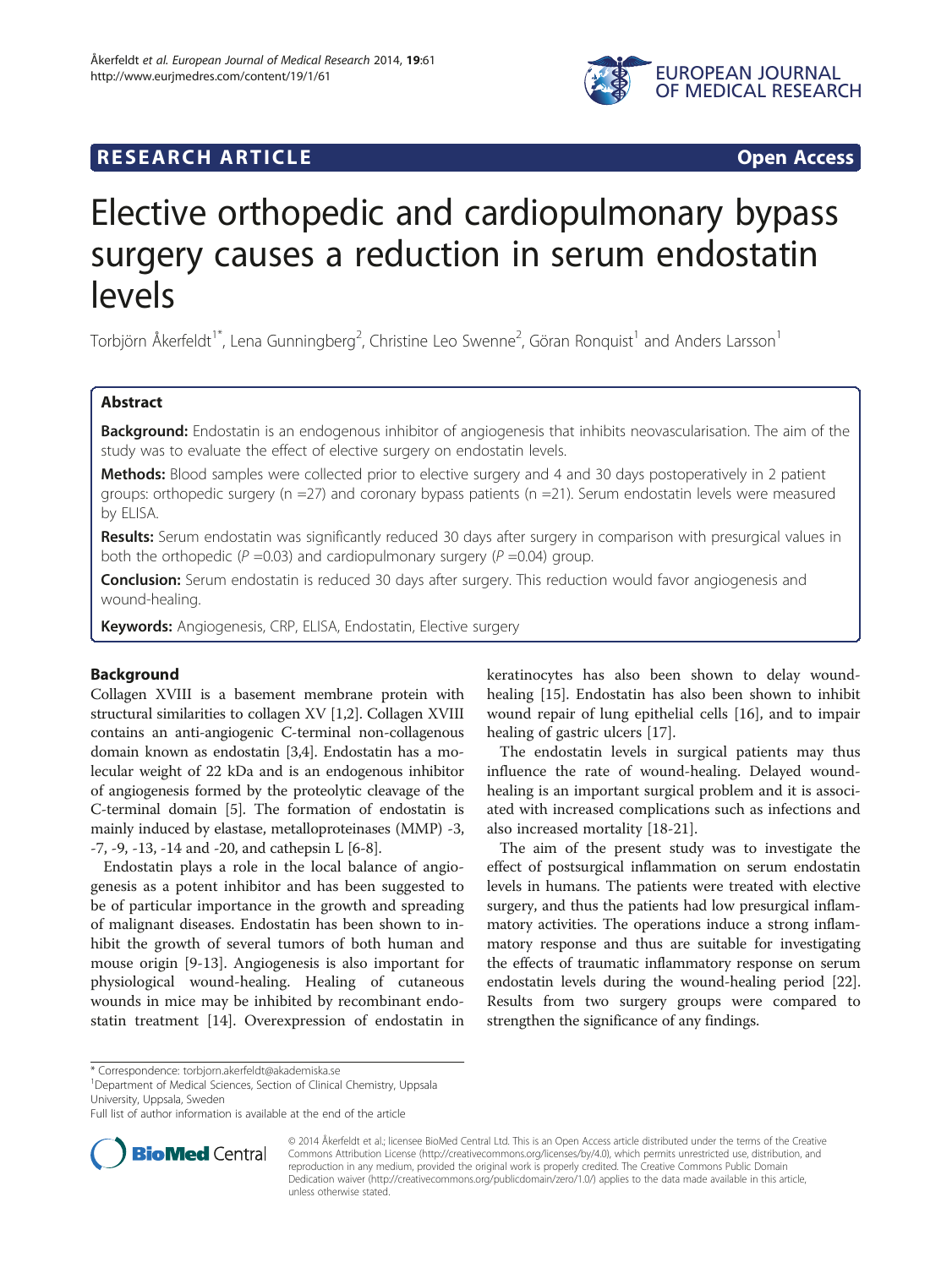# **Methods**

# Study population

Elective orthopedic surgery ( $n = 27$ , 13 males and 14 females) and elective cardiopulmonary bypass surgery (n =21, 18 males and 3 females) patients, at the Uppsala University Hospital were included in the study. Blood sampling was performed prior to surgery and on day 4 and day 30 after surgery. The blood samples were collected in Vacutainer tubes (367815, Becton, Dickinson, Franklin Lakes, NJ, USA) without additives, and after clotting the samples were centrifugated at room temperature and the sera were collected and frozen at −22°C. The study was approved by the local ethical board at Uppsala University (2004:237) and all patients signed an informed consent prior to inclusion in the study.

# C-reactive protein (CRP) assay

Serum CRP (reagent: 6 K2601) was analyzed on an Architect Ci8200 analyzer (Abbott Laboratories, Abbott Park, IL, USA). The CRP assay had a total coefficient of variation (CV) of 0.8% at 8 mg/L and the assay calibrator was traceable to CRM 470.

# Endostatin ELISA

Serum levels of endostatin were analyzed using a commercially available ELISA kit for endostatin (DY1098, R&D Systems, Minneapolis, MN, USA). The assays had a total coefficient of variation (CV) of approximately 6%.

#### Statistical calculations

Statistical analysis was performed with Statistica 7.1 (StatSoft, Tulsa, OK, USA). Comparisons between presurgical and postsurgical samples were performed with the Wilcoxon matched pair test. Association between endostatin and CRP was investigated with Spearman rank correlation. Descriptive statistics for the different sampling times were reported as median and IQR (interquartile range).  $P < 0.05$  was regarded as statistically significant throughout the study.

# Results

#### Patient characteristics and CRP values

The mean age was 67 years (range 45 to 80 years) for the orthopedic patients and 69 years (range 48 to 84 years) for the cardiopulmonary bypass patients. In the orthopedic group (Figure 1), median CRP value prior to surgery was 1.9 mg/L (IQR  $1.2 - 8.7$ ). Four days after surgery the median value was 137.3 mg/L (IQR 104.1 – 178.2) and 30 days after surgery the median value was 5.1 mg/L (IQR 2.1 – 11.2). The corresponding values for the cardiopulmonary surgery group (Figure 2) was: CRP value prior to surgery 3.3 mg/L (IQR  $1.0 - 7.6$ ), 4 days after surgery 167.0 mg/L (103.7 – 222.7) and 30 days after surgery 3.4 mg/L  $(2.0 - 5.6)$ .





## Endostatin values

In the orthopedic group (Figure 1) the presurgical median endostatin value was 98.1 ng/mL (IQR 79.3 – 114.2). Four days after surgery the median value was 92.8 ng/mL (IQR 76.7 – 106.9) ( $P = 0.23$ ) and 30 days after surgery the median value was 86.2 ng/mL (IQR 77.7 – 95.3) ( $P = 0.03$ versus presurgical values). The median endostatin value in the cardiopulmonary surgery group (Figure 2) was 90.0 ng/mL (IQR 81.9 – 105.5). Four days after surgery the median values was 88.1 ng/mL (IQR  $77.5 - 112.1$ )  $(P = 0.85)$  and 30 days after surgery the median value was 76.9 ng/mL (IQR 67.3 – 90.8) ( $P = 0.04$  versus presurgical values).

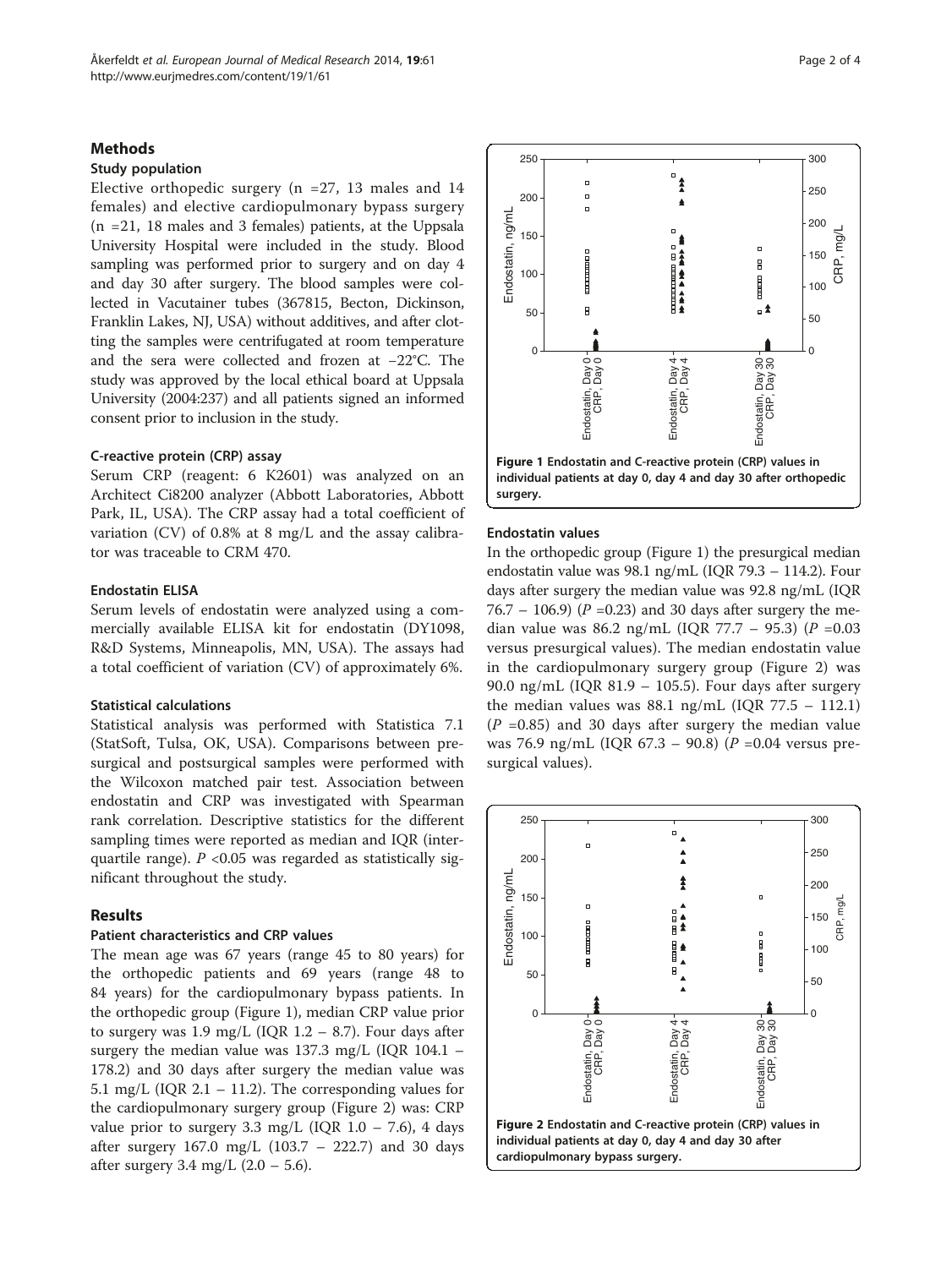# <span id="page-2-0"></span>Table 1 Spearman rank correlations between C-reactive protein (CRP) and endostatin at day 0, day 4 and day 30 in the orthopedic and the cardiopulmonary surgery groups

| Orthopedic surgery      | R    | P-value |
|-------------------------|------|---------|
| Day 0                   | 0.35 | 0.071   |
| Day 4                   | 0.44 | 0.020   |
| Day 30                  | 0.31 | 0.15    |
| Cardiopulmonary surgery |      |         |
| Day 0                   | 0.43 | 0.055   |
| Day 4                   | 0.54 | 0.012   |
| Day 30                  | 0.29 | 0.31    |

# Correlation between endostatin and CRP values

There were significant Spearman rank correlations between endostatin and CRP at day 4 in both the orthopedic  $(R = 0.44, P = 0.020)$  and the cardiopulmonary surgery  $(R = 0.54, P = 0.012)$  groups (Table 1). The Spearman rank correlations between endostatin and CRP at day 0 and day 30 did not fulfill the preset criteria for significance in this study ( $P < 0.05$ ).

#### **Discussion**

Apart from being a breakdown product from collagen XVIII, endostatin is a potent endogenous angiogenesis inhibitor and is regulated in balance with vascular endothelial growth factor (VEGF) [10]. Endostatin has been shown to be a marker of breakdown and remodelling of the extracellular matrix in various diseases [\[23-25](#page-3-0)]. Therefore, one plausible explanation for the present associations could be that circulating endostatin also mirrors an increased extracellular remodelling. The surgical procedures result in local tissue damage leading to the initiation of an acute phase reaction and a woundhealing process involving cutaneous, subcutaneous and deeper tissues. The highest CRP values were observed 4 days after surgery. At this sampling time there was a positive Spearman rank correlation between CRP and endostatin concentrations in both patient groups. Thus, during the acute phase there was a positive correlation between inflammatory response and endostatin values. At the same time there was a postoperative endostatin decrease during the postsurgical phase. This indicated that there were several pathways that influenced endostatin concentrations after surgery. One of the influential factors appeared to be the inflammatory response although the surgical process initiated other systems that led to a decrease in endostatin levels.

# Conclusions

The largest difference in serum concentration of endostatin was generated between the samples 'before surgery' and 'day 30'. At day 4 the wound-healing process had just been initiated while it was more active at day 30. The

decline in endostatin concentrations favors neovascularisation, which is of importance for wound-healing. Further studies are warranted to explore the different mechanisms that influence endostatin during the woundhealing process.

#### Abbreviations

CRP: C-reactive protein; ELISA: Enzyme-linked immunosorbent assay; IQR: Interquartile range; VEGF: Vascular endothelial growth factor.

#### Competing interests

The authors declare that they have no competing interests.

#### Authors' contributions

LG, CLS and TÅ participated in the design of the study. LG and CLS were responsible for sample collections and logistics. AL, TÅ and GR performed the laboratory testing. TÅ and AL drafted the manuscript. All authors read and approved the final manuscript.

#### Acknowledgements

This study was financially supported by the Uppsala University Hospital Research Fund.

#### Author details

<sup>1</sup>Department of Medical Sciences, Section of Clinical Chemistry, Uppsala University, Uppsala, Sweden. <sup>2</sup>Department of Public Health and Caring Sciences, Uppsala University, Uppsala, Sweden.

#### Received: 24 June 2014 Accepted: 23 October 2014 Published online: 08 November 2014

#### References

- 1. Muragaki Y, Abe N, Ninomiya Y, Olsen BR, Ooshima A: The human alpha 1 (XV) collagen chain contains a large amino-terminal non-triple helical domain with a tandem repeat structure and homology to alpha 1(XVIII) collagen. J Biol Chem 1994, 269(6):4042–4046.
- 2. Rehn M, Pihlajaniemi T: Alpha 1(XVIII), a collagen chain with frequent interruptions in the collagenous sequence, a distinct tissue distribution, and homology with type XV collagen. Proc Natl Acad Sci U S A 1994, 91(10):4234–4238.
- 3. O'Reilly MS, Boehm T, Shing Y, Fukai N, Vasios G, Lane WS, Flynn E, Birkhead JR, Olsen BR, Folkman J: Endostatin: an endogenous inhibitor of angiogenesis and tumor growth. Cell 1997, 88(2):277-285.
- 4. Sasaki T, Fukai N, Mann K, Gohring W, Olsen BR, Timpl R: Structure, function and tissue forms of the C-terminal globular domain of collagen XVIII containing the angiogenesis inhibitor endostatin. EMBO J 1998, 17(15):4249–4256.
- 5. Muntner P, He J, Hamm L, Loria C, Whelton PK: Renal insufficiency and subsequent death resulting from cardiovascular disease in the United States. J Am Soc Nephrol 2002, 13(3):745–753.
- 6. Felbor U, Dreier L, Bryant RA, Ploegh HL, Olsen BR, Mothes W: Secreted cathepsin L generates endostatin from collagen XVIII. EMBO J 2000, 19(6):1187–1194.
- 7. Ferreras M, Felbor U, Lenhard T, Olsen BR, Delaisse J: Generation and degradation of human endostatin proteins by various proteinases. FEBS Lett 2000, 486(3):247–251.
- 8. Wen W, Moses MA, Wiederschain D, Arbiser JL, Folkman J: The generation of endostatin is mediated by elastase. Cancer Res 1999, 59(24):6052–6056.
- 9. Liu Z, Li Y, Zhao W, Ma Y, Yang X: Demonstration of vasculogenic mimicry in astrocytomas and effects of Endostar on U251 cells. Pathol Res Pract 2011, 207(10):645–651.
- 10. Folkman J: Antiangiogenesis in cancer therapy endostatin and its mechanisms of action. Exp Cell Res 2006, 312(5):594–607.
- 11. Abdollahi A, Hahnfeldt P, Maercker C, Grone HJ, Debus J, Ansorge W, Folkman J, Hlatky L, Huber PE: Endostatin's antiangiogenic signaling network. Mol Cell 2004, 13(5):649–663.
- 12. Chen W, Fu J, Liu Q, Ruan C, Xiao S: Retroviral endostatin gene transfer inhibits human colon cancer cell growth in vivo. Chin Med J (Engl) 2003, 116(10):1582–1584.